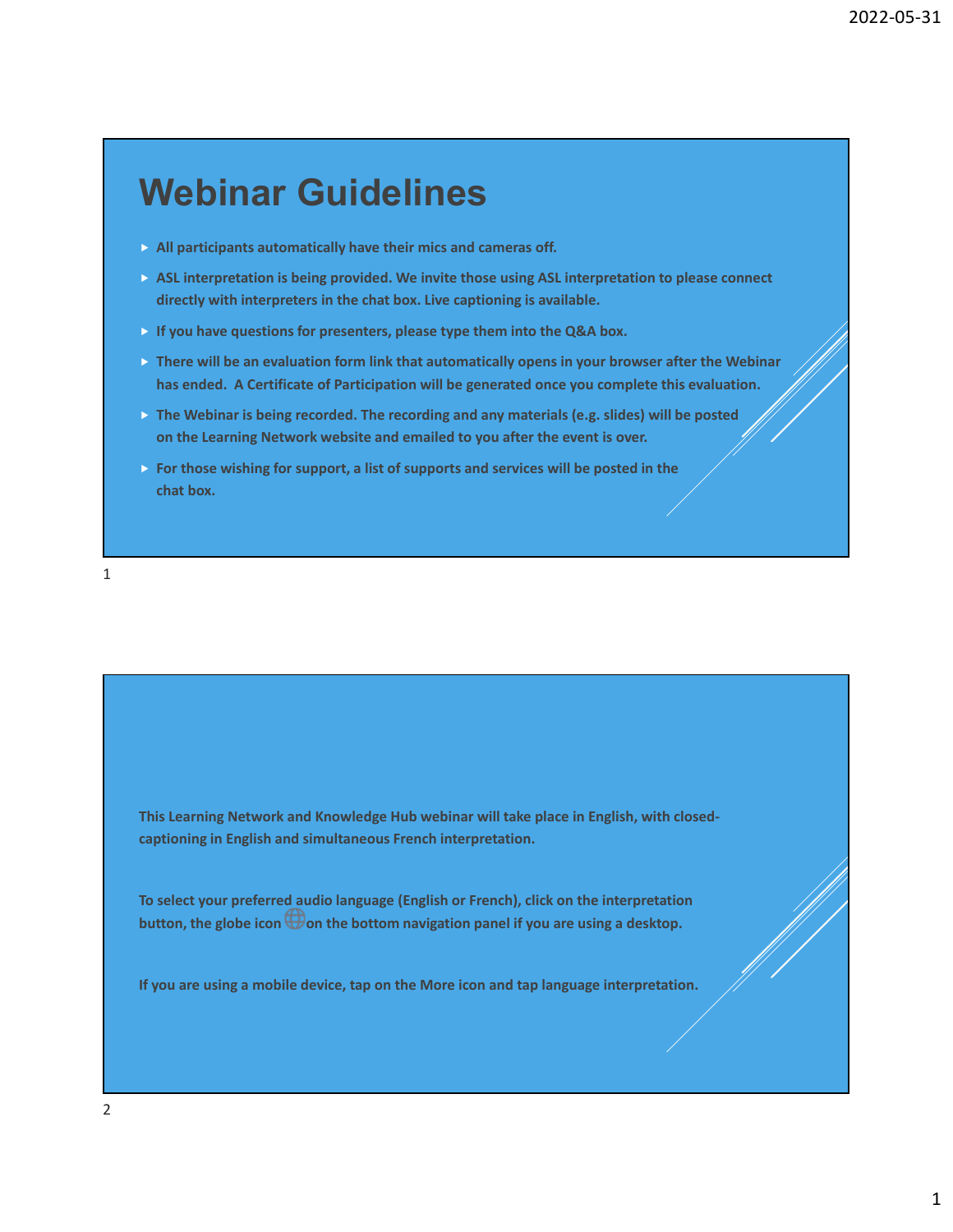

3

# THE MEETING PLACE

INDIGENOUS ANCESTRAL LAW AND MENTAL HEALTH

PATRICIA VICKERS, PHD [HTTP://WWW.RAVENSCALLCANADA.COM](https://www.ravenscallcanada.com/)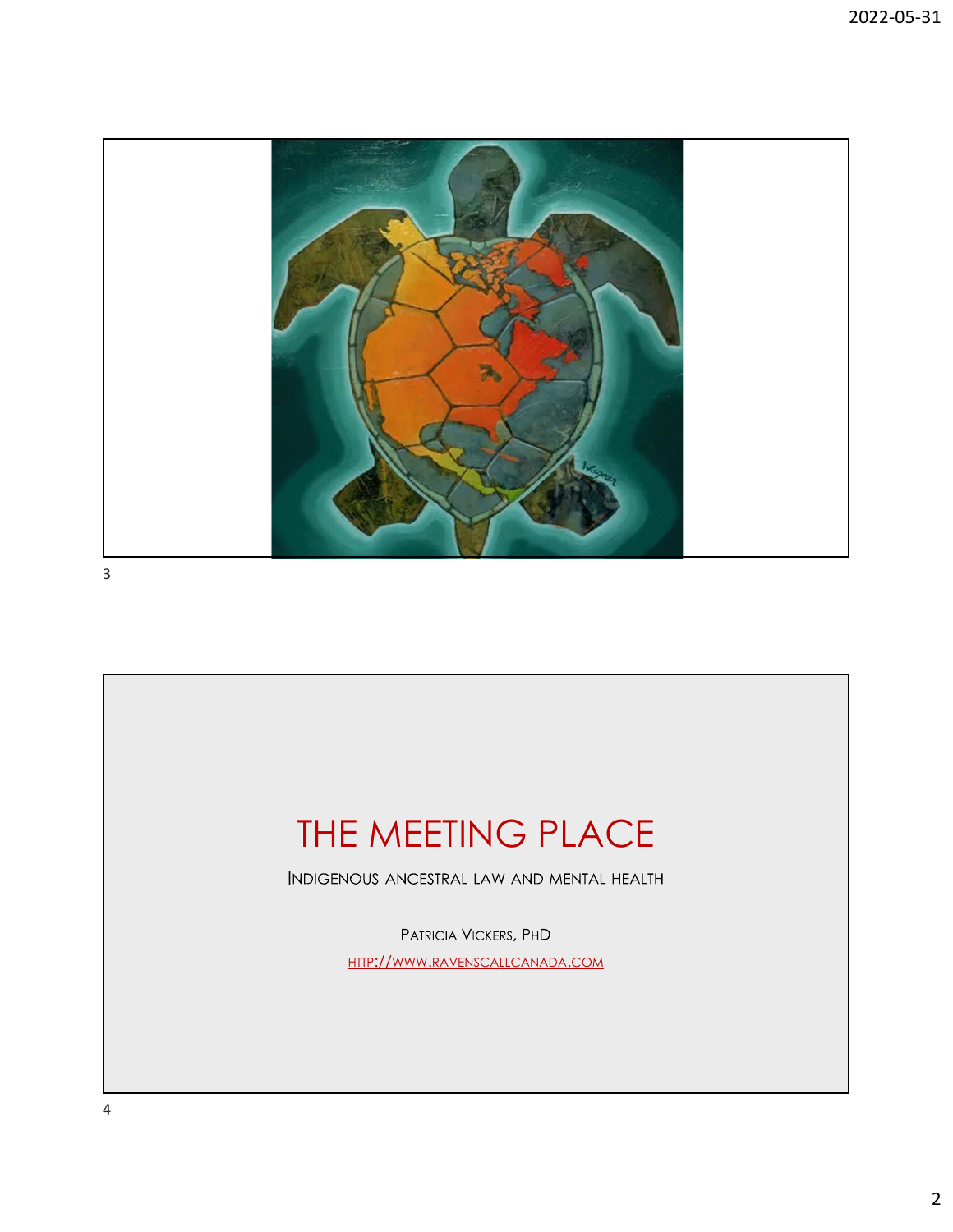## CONSENT

The following slides will be reviewing the oppressive history of Indigenous Canadians and will refer to specific atrocities committed on Indigenous children. The facilitator will also be giving examples of PTSD in Indigenous families.

By continuing as an attendee, you are consenting to participate through observation or direct communication with the facilitator.

NISGA'A AND TSMSYEN CHIEFS 1887

You can keep a bird in a cage But even if the cage is beautiful The bird will never be free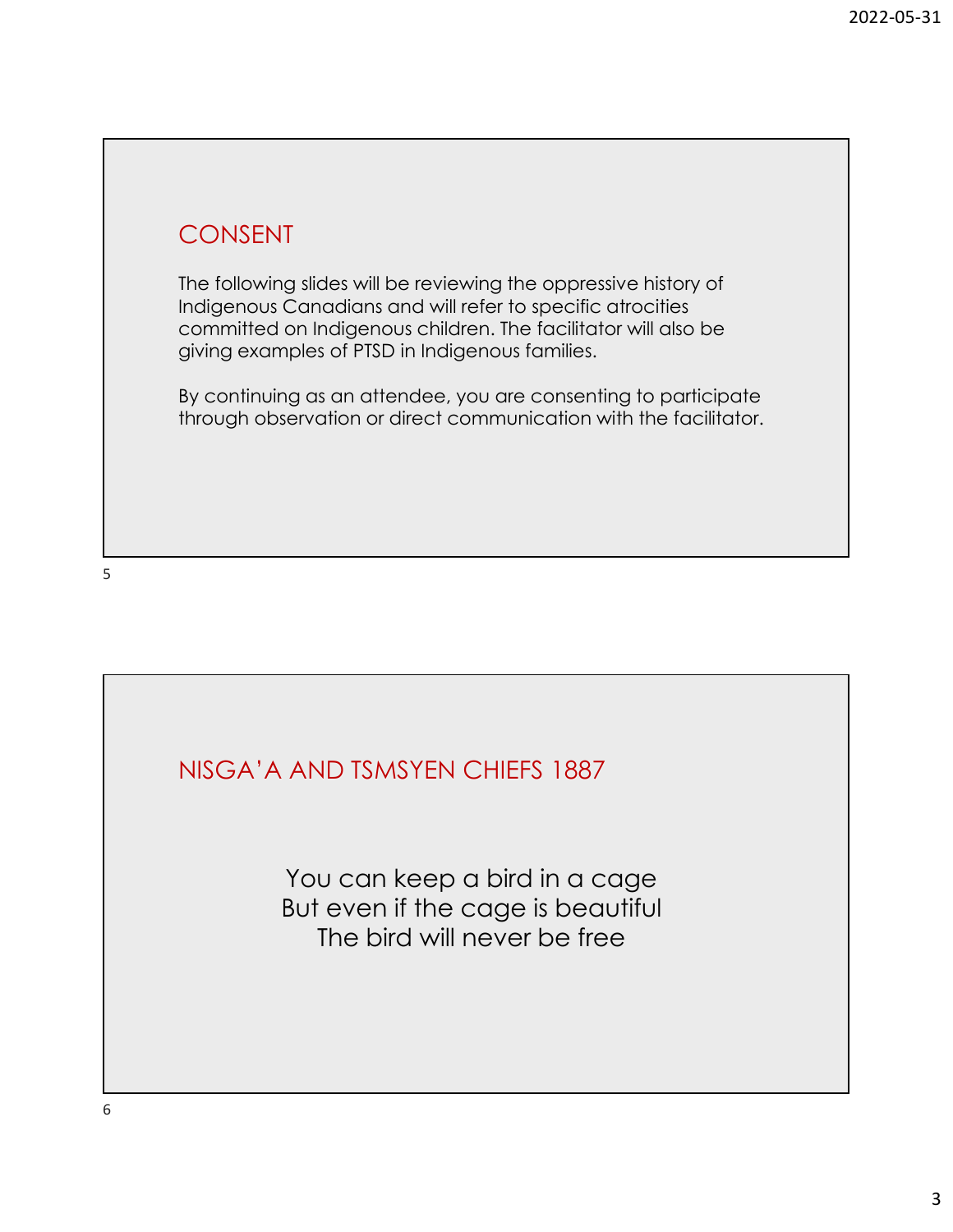#### PAULO FREIRE: PEDAGOGY OF THE OPPRESSED

Dehumanization, which marks not only those whose humanity has been stolen, but also (though in a different way) those who have stolen it, is a distortion of the vocation of becoming more fully human.

#### PAULO FREIRE: PEDAGOGY OF THE OPPRESSED

This, then, is the great humanistic and historical task of the oppressed: To liberate themselves and their oppressors as well. The oppressors, who oppress, exploit, and rape by virtue of their power, cannot find in this power the strength to liberate either the oppressed or themselves.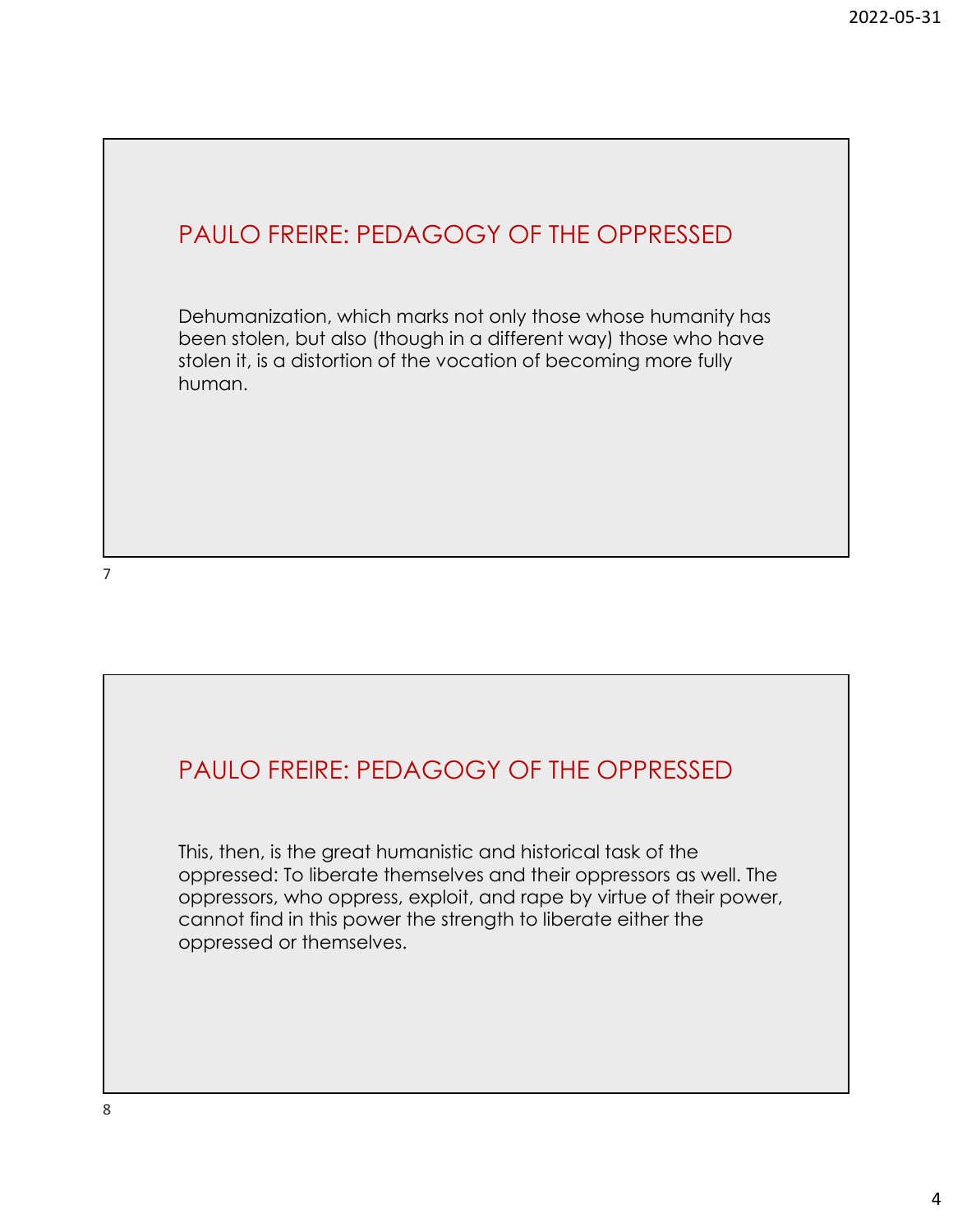#### PAULO FREIRE: PEDAGOGY OF THE OPPRESSED

But almost always, during the initial stage of the struggle, the oppressed, instead of striving for liberation, tend themselves to become oppressors, or "sub-oppressors." The very structure of their thought has been conditioned by the contradictions of the concrete, existential situation by which they were shaped. Their ideal is to be men; but for them, to be men is to be oppressors. This is their model of humanity.

#### PAULO FREIRE: PEDAGOGY OF THE OPPRESSED

The central problem is this: How can the oppressed, as divided, unauthentic beings, participate in developing the pedagogy of their liberation?

Only as they discover themselves to be 'hosts' of the oppressor can they contribute to the midwifery of their liberating pedagogy. As long as they live in the duality in which to be is to be like, and to be like is to be like the oppressor, this contribution is impossible. The pedagogy of the oppressed is an instrument for their critical discovery that both they and their oppressors are manifestations of dehumanization.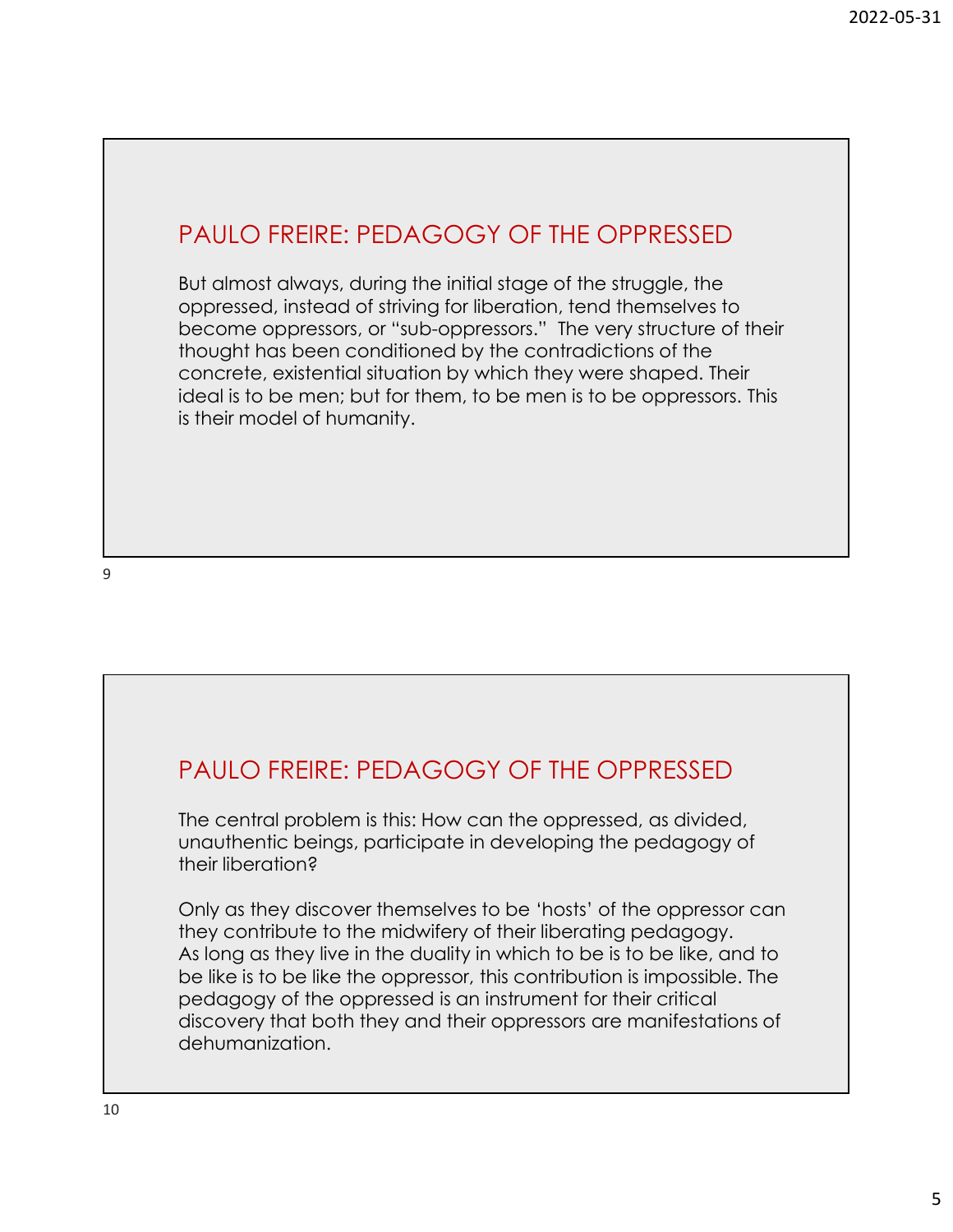#### TRUTH AND RECONCILIATION

Between 2007 and 2015, the Government of Canada provided about \$72 million to support the TRC's work. The TRC spent six years travelling to all parts of Canada and heard from more than 6,500 witnesses.

There are those who chose to remain silent, those who died at an early age before 2007, and those who were killed as children who are being found in unmarked graves.

#### TRUTH AND RECONCILIATION

- Indigenous children were forcibly taken from their homes by RCMP.  $<sup>1</sup>$ </sup>
- 150,000 Indigenous children were taken from their families.<sup>3</sup>
- 90 to 100% suffered severe physical, emotional, and sexual abuse.  $1$
- There was a 40-60% mortality rate in Indian residential schools. <sup>1</sup>
- Residential schools date back to the 1870s. 3
- Over 130 residential schools were located across Canada, and the last school closed as recently as 1996.<sup>3</sup>
- Two-thirds of Canadians believe (and four in ten **strongly** believe) that Canadians with no experience in Indian residential schools have a role to play in reconciliation between Indigenous peoples and all Canadians. <sup>2</sup>

<sup>&</sup>lt;sup>1</sup> Dr. Bryce Report 1907, Medical Inspector, Department of Indian Affairs

<sup>2</sup> 2008 National Benchmark Survey, Indian Residential Schools Resolution Canada <sup>3</sup> Truth and Reconciliation Commission of Canada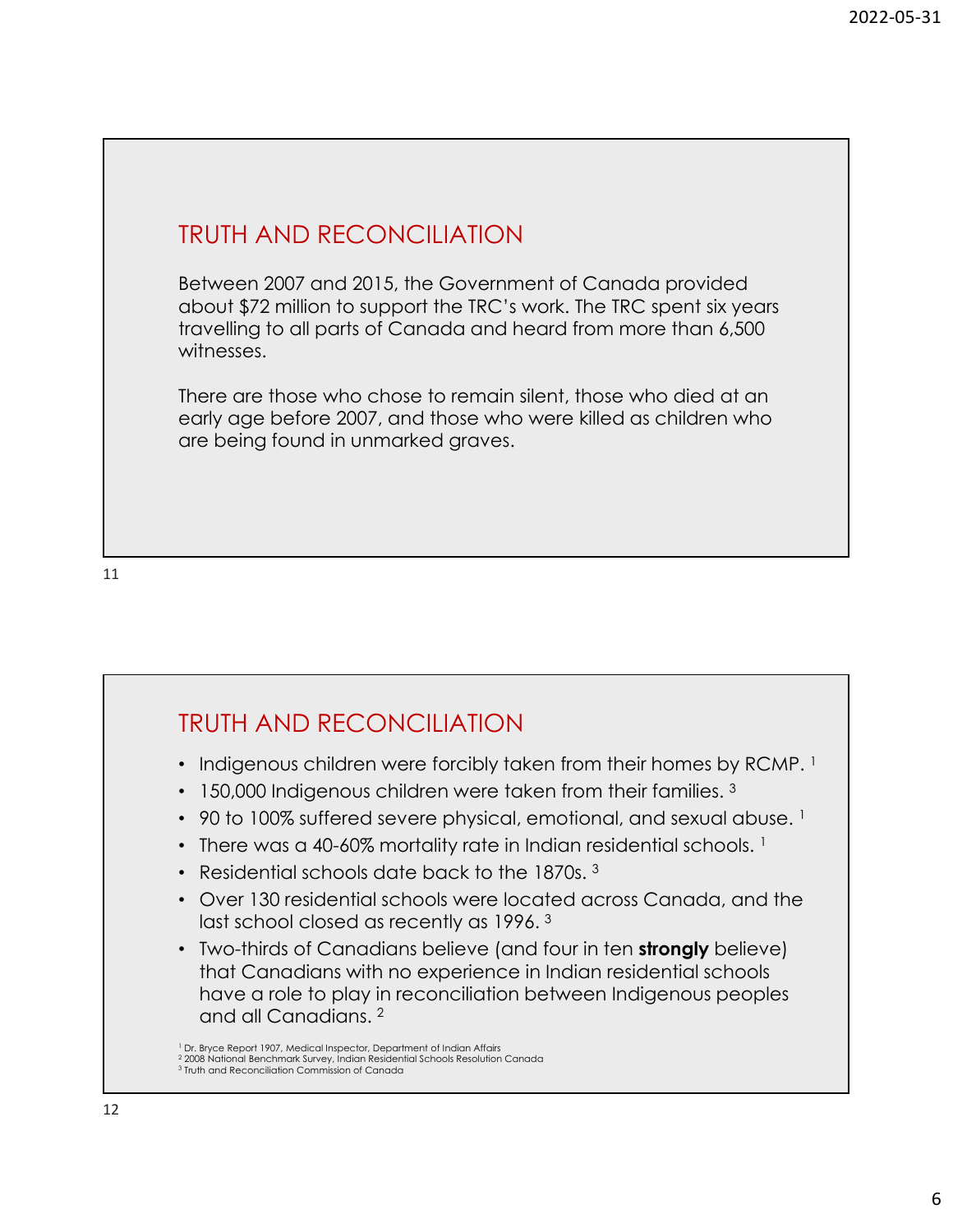